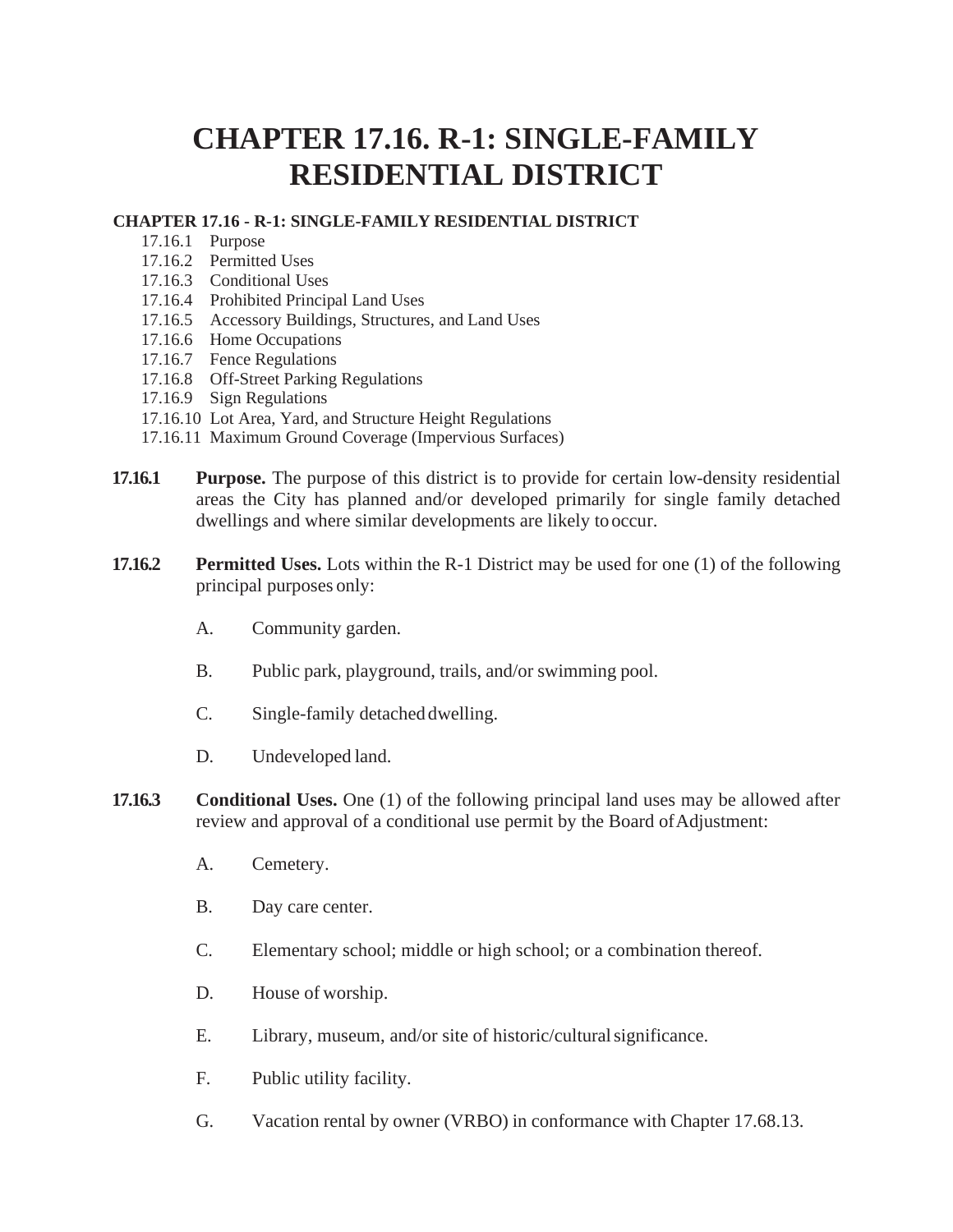- **17.16.4 Prohibited Principal Land Uses.** Unless authorized pursuant to Chapter  $17.08.01(A)(1)(a)$ , all other principal land uses which are not specifically listed above as either a Permitted or Conditional Use shall be prohibited in the R-1 District.
- **17.16.5 Accessory Buildings, Structures, and Land Uses.** Accessory buildings, structures, and land uses within the R-1 District shall be regulated in conformance with the provisions of Chapter 17.68.01.
- **17.16.6 Home Occupations.** Home occupations within the R-1 District shall be regulated in conformance with the provisions of Chapter17.68.03.
- **17.16.7 Fence Regulations.** Fences within the R-1 District shall be regulated in conformance with the provisions of Chapter 17.68.02.
- **17.16.8 Off-Street Parking Regulations.** Off-Street parking within the R-1 District shall be regulated in conformance with the provisions of Chapter 17.68.09.
- **17.16.9 Sign Regulations.** Signs within the R-1 District shall be regulated in conformance with the provisions of Chapter 17.68.08.
- **17.16.10 Lot Area, Yard, and Structure Height Regulations.** The maximum height and minimum lot area, width, and setback requirements within the R-1 District shall be as follows:

|                                              | <b>Minimum</b>     | <b>Minimum</b>         | <b>Front</b>       | <b>Side</b>    | <b>Rear</b>    | <b>Maximum</b>   |
|----------------------------------------------|--------------------|------------------------|--------------------|----------------|----------------|------------------|
|                                              | Lot                | Lot                    | Yard               | Yard           | Yard           | <b>Structure</b> |
|                                              | <b>Area</b>        | Width                  | <b>Setback</b>     | <b>Setback</b> | <b>Setback</b> | Height           |
| <b>Single-family</b><br>detached<br>dwelling | $6,500$ sq.<br>ft. | 50 ft.<br>see $#2, #3$ | 30 ft.<br>see $#4$ | 7 ft.          | 25 ft.         | 35 ft.           |
| All other uses                               | <b>NA</b>          | <b>NA</b>              | 30 ft.             | $7$ ft.        | 25 ft.         | 35 ft.           |
|                                              | see $#1$           | see #1                 | see $#1, #4$       | see $#1$       | see #1         | see $#1$         |

## **Exceptions**

- #1 Unless an alternative lot size, lot width, setbacks, and/or structure heights are required by the granting of a conditional usepermit.
- #2 A single-family detached dwelling may be constructed on a lot-of-record which has a lot width of less than fifty (50) feet, subject to applicable setback requirements.
- #3 For a lot located on a cul-de-sac bulb, the required lot width will be measured at the required front yard setback line.
- #4 There shall be a required front yard on each street side of a corner lot. Similarly,